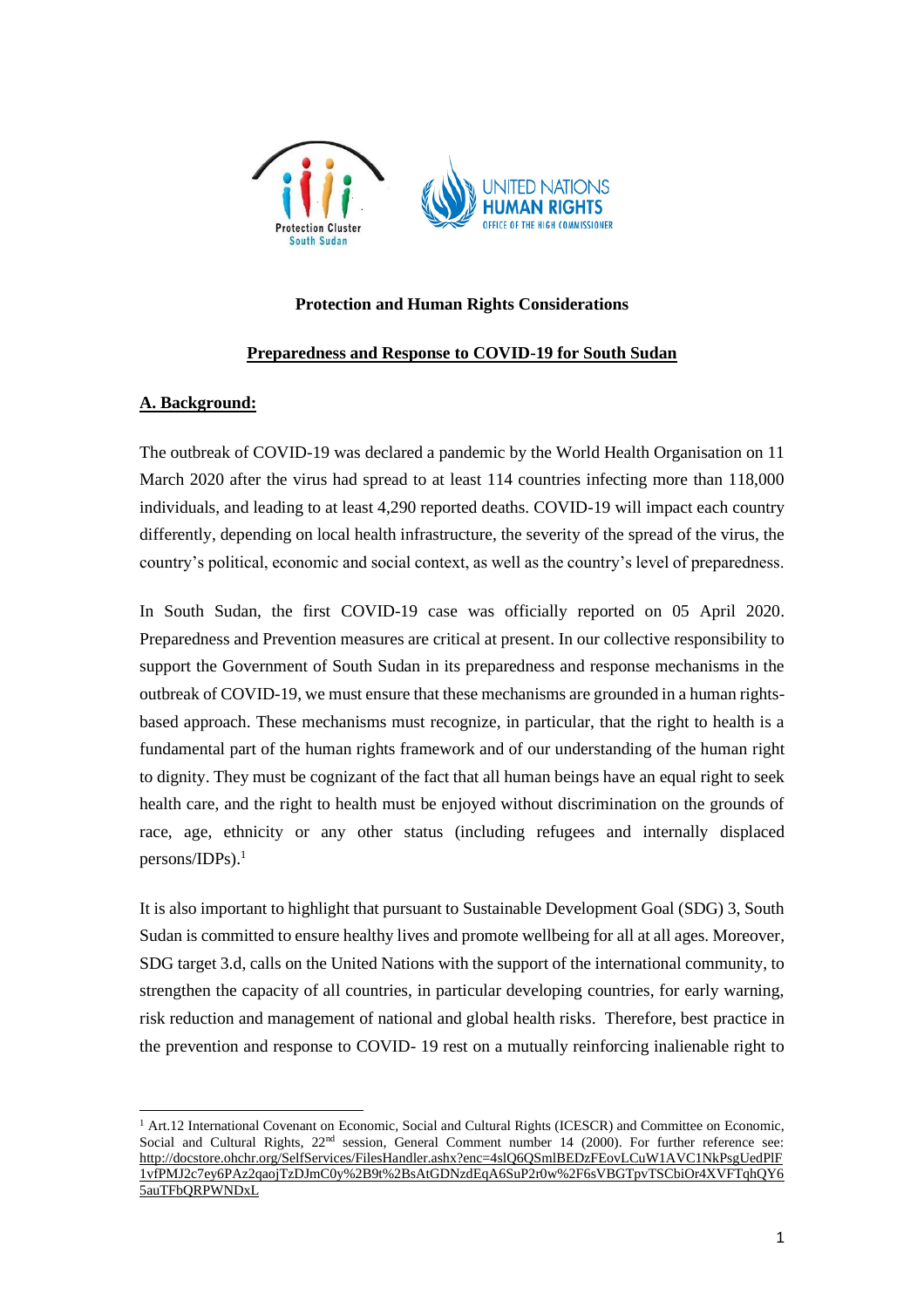health, development and social protection and upholding the principle of leaving no one behind enshrined in the Agenda 2030 for Sustainable Development.

There are over 7.5 million persons in need of humanitarian assistance in South Sudan. More than 1.5 million are IDPs, while over 299,000 are refugees from other countries. Major flooding in late 2019, coupled with ongoing inter-communal clashes, food insecurity and subsequent displacement, have affected the resilience and coping mechanisms of families and individuals and strained the humanitarian response system as well. Lack of basic health-care services (with limited or no access to hospitals for supportive care and treatment of complications), compounded by factors including: a high prevalence of malnutrition, inadequate water and sanitation facilities, and communicable diseases; ongoing inter-communal clashes; logistical challenges resulting from the remoteness of locations or ongoing insecurity; inadequate surveillance/early warning systems to detect cases in remote locations; and poor links to national disease monitoring systems, will result in many civilians at heightened risk of not being able to exercise their fundamental right to health, exposing them to COVID-19 infections. Additionally, health facilities and health care workers were not spared from the violence during the armed conflict and, in some circumstances, were directly targeted. Health facilities, in particular those away from urban centres have been destroyed or occupied and supply chains for medical equipment and medicines have been disrupted. Therefore, should the COVID -19 pandemic hit South Sudan, the population would be at substantial risk, particularly those with chronic medical issues, older persons, separated and unaccompanied children, persons with disabilities, persons in detention, pregnant women, and those living in refugee or IDP camps or informal displacement settings including congested urban areas.

The COVID-19 outbreak is a public health emergency, which in the context of South Sudan's lack of any viable national social safety net, possess multiple protection challenges and threats to human rights. In large part as a result of the armed conflict, public health services are not able to provide prevention, treatment and control of epidemic, endemic, occupational and other diseases for all persons living in the country. Additionally, the prevention and response therefore cannot be only medical, but must also address human rights and protection challenges, whether they arise from the health crisis itself or measures to contain it. While recognizing the right of any state to place proportionate restrictions to preserve public health, the absence of due process of law in South Sudan may affect fundamental rights to freedom of movement, the right to leave and return to the country, including through the arbitrary closure of borders.

This paper therefore **provides for a set of protection and human rights considerations** for the international community, humanitarian actors, donors and the Government of South Sudan to take into account in their Prevention and Response (hereinafter referred to as *Response*) plans for COVID-19.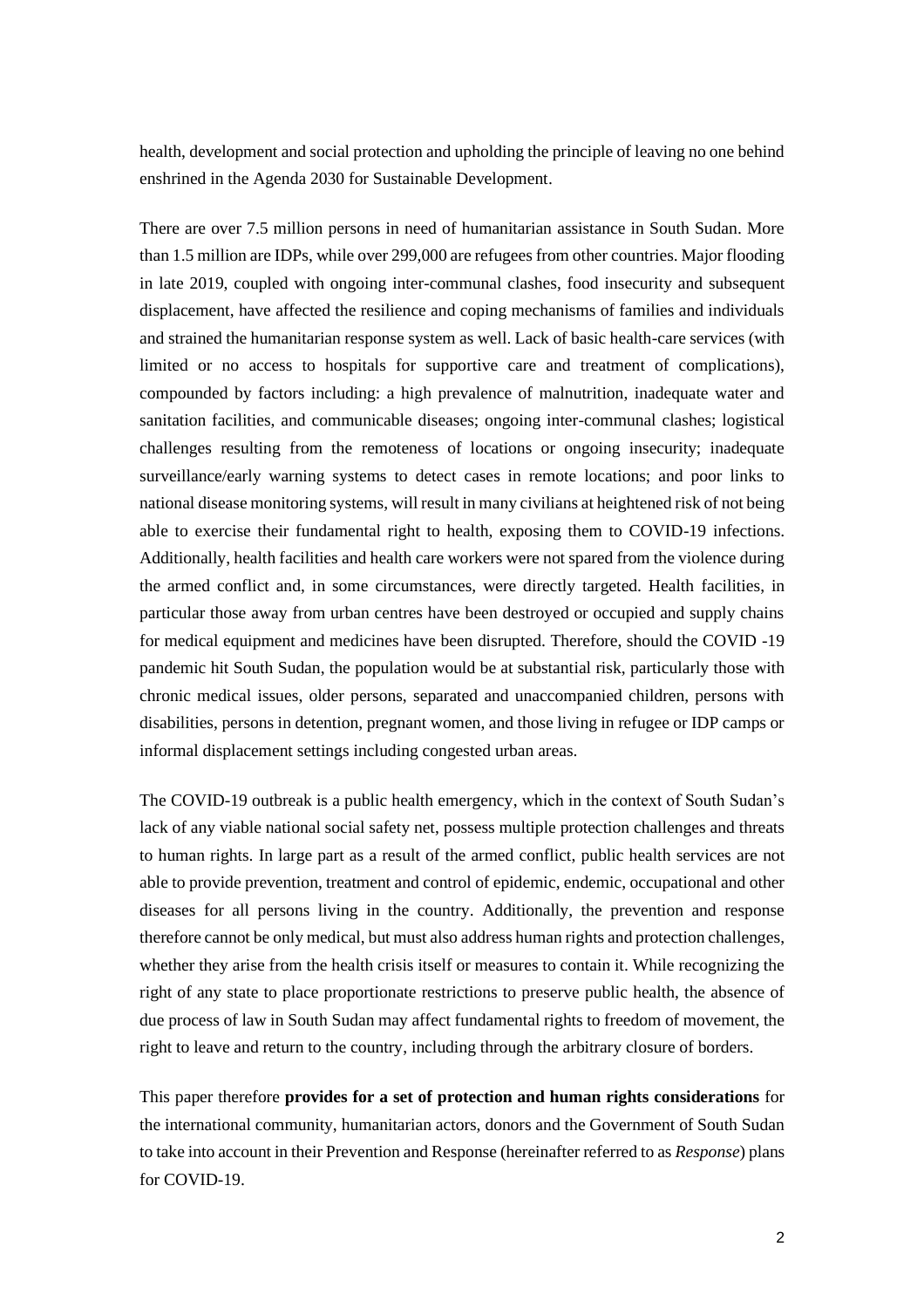#### **B. Human rights and Protection Considerations:**

**1. Ensure human rights and protection are central to the** *Response* – The *Response* programming to COVID-19 must be rights-based, with the Government bearing the primary responsibility to protect the human rights of its people and all other persons living in the Republic of South Sudan. Key rights which would be implicated are the right of all human rights without discrimination to the enjoyment of the highest attainable standard of health; the right to life, development and social services and physical integrity, rights to participation and right to information, the right to food and the right to seek asylum, among others. Ensuring promotion and protection of women's and children's rights in particular is also critical.

A rights-based approach is key for purposes of inclusion and participation of affected communities in the Response; for ensuring accountability and transparency on the part of those providing interventions; and for preventing Government overreach in the restrictive measures needed for transmission control, among other areas. 2 Application of the rights based approach will aim to avoid, to the greatest degree possible, further exacerbating existing vulnerabilities of those most at risk in the course of preparedness planning and response.<sup>3</sup>

All human beings have the right to enjoy the highest attainable standard of health and to do so without discrimination.<sup>4</sup> The right to health is not limited to receiving health care but encompasses a wide range of socio-economic factors and extends to the underlying determinants of health.<sup>5</sup> Equality and non-discrimination are key considerations to support the

<sup>2</sup> See, e.g., Human Rights and Coronavirus: What's at Stake for Truth, Trust, and Democracy? *Health and Human Rights Journal* (1 March 2020), *available in* [https://www.hhrjournal.org/2020/03/human-rights-and-coronavirus](https://www.hhrjournal.org/2020/03/human-rights-and-coronavirus-whats-at-stake-for-truth-trust-and-democracy/)[whats-at-stake-for-truth-trust-and-democracy/.](https://www.hhrjournal.org/2020/03/human-rights-and-coronavirus-whats-at-stake-for-truth-trust-and-democracy/)

<sup>&</sup>lt;sup>3</sup> COVID-19: How to include marginalized and vulnerable people in risk communication and community engagement, UNWOMEN and Translators Without Borders on behalf of the Regional RCCE Working Group – Asia and the Pacific (2020).

<sup>4</sup> While South Sudan is not yet a state party to the International Covenant on Economic, Social, and Cultural Rights (1966) ("ICESCR''), the Transitional National Legislative Assembly voted to ratify the ICESCR in June 2019. Article 12 of the ICESCR provides:

Article 12

<sup>1.</sup> The States Parties to the present Covenant recognize the right of everyone to the enjoyment of the highest attainable standard of physical and mental health.

<sup>2.</sup> The steps to be taken by the States Parties to the present Covenant to achieve the full realization of this right shall include those necessary for:

<sup>(</sup>a) The provision for the reduction of the stillbirth-rate and of infant mortality and for the healthy development of the child;

<sup>(</sup>b) The improvement of all aspects of environmental and industrial hygiene;

<sup>(</sup>c) The prevention, treatment and control of epidemic, endemic, occupational and other diseases;

<sup>(</sup>d) The creation of conditions which would assure to all medical service and medical attention in the event of sickness.

<sup>&</sup>lt;sup>5</sup> ICESCR, General Comment No. 14 (2000), the Right to the Highest Attainable Standard of Health, E/C.12/2000/4, at paras 4, 8, 9.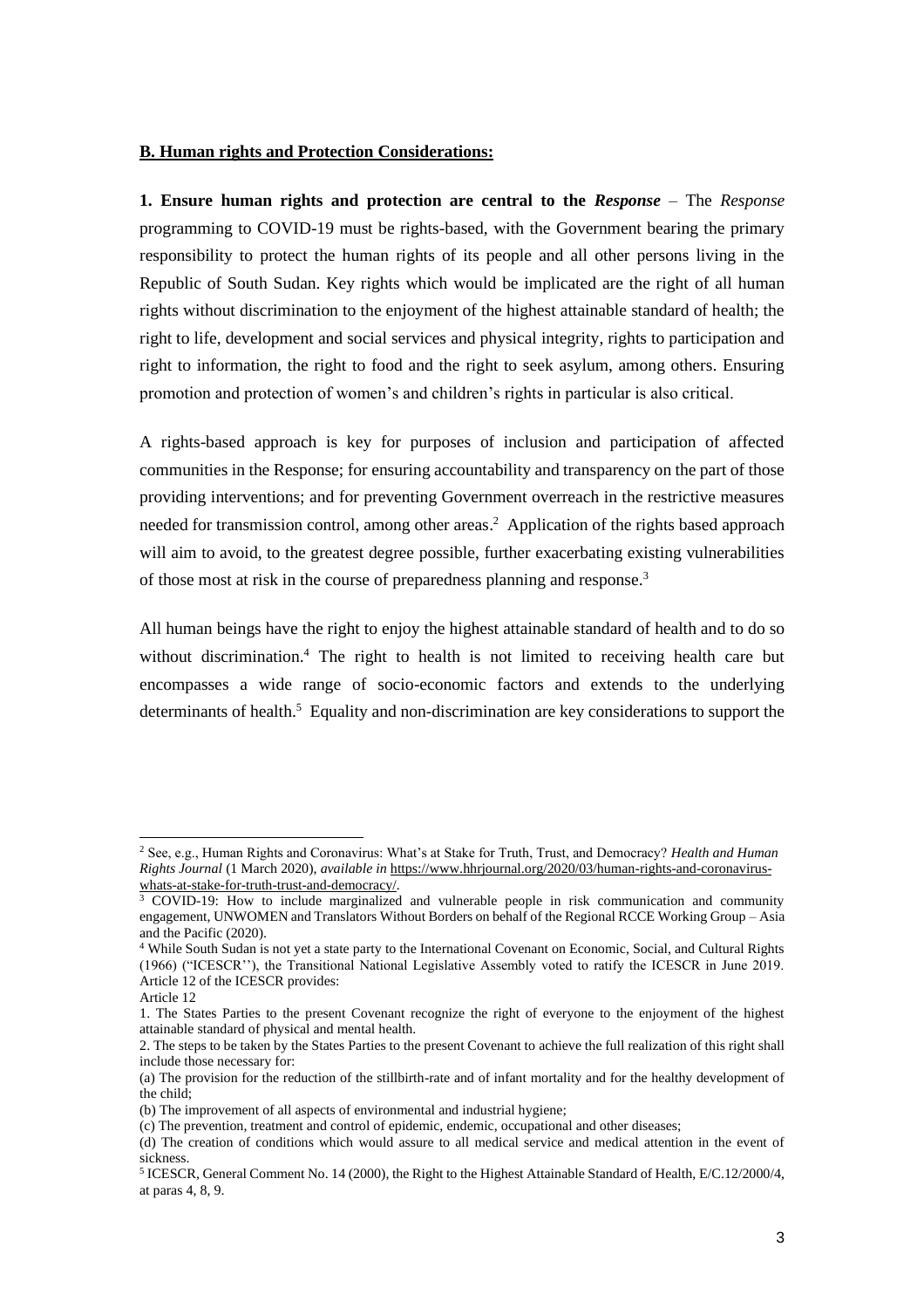full enjoyment of the right.<sup>6</sup> In addition, necessity and proportionality of any public healthrelated response, including any restrictive measures, is a further critical consideration.<sup>7</sup>

**2**. **Access to impartial assistance according to need and without discrimination** - The right to health must be enjoyed without discrimination on the grounds of race, gender, age, ethnicity, or any other status. Affected persons and communities must be supported with adequate access to clean water, healthy food, waste disposal, and soap wherever they are. Psychosocial support should be available for all persons including children who may be affected by the outbreak. National and international funding that is being mobilized to fight the virus should also include resources for forcibly displaced communities (IDPs, refugees) and also IDP and refugee returnees. This can come in several forms, including the creation of new, temporary health facilities near displacement sites, setting up screening centres and mobilizing additional health workers.<sup>8</sup>

**3. Enhance people's safety, dignity and rights and avoid exposing them to further harm** – Protection of individual privacy and patient confidentiality will be crucial in encouraging those who are ill to seek medical help, by reducing the perceived social costs (stigmatization) of acknowledging that one is ill and seeking medical care. This may involve allowing individuals the possibility to seek care in a manner that will not unnecessarily compromise their personal privacy. It may include voluntary testing, the physical location of any treatment facilities or it may concern sensitive handling of their patient's medical records. Specific plans for the respectful, dignified, and culturally appropriate disposal of the deceased should be made.

**4. Preparedness** - While working with the national authorities, humanitarian actors should advocate for the implementation of prevention and response measures to address COVID-19 in compliance with international standards and are aligned with a human rights-based approach. The specific needs and experiences of persons most at risk of infection and most vulnerable to the impact of COVID-19 are reflected in the *Response* plan.

The right to access information and community engagement is salient in the entire *Response* phase. Disseminating clear and accurate information on the prevention, early diagnosis and treatment of COVID-19, as well as the status of efforts to address its spread, should be a priority. The government should inform the population about COVID-19 and sensitize them rapidly, regularly, and transparently on preventive measures to limit the spread of COVID-19.

<sup>6</sup> CESCR, General Comment No. 14 (2000), the Right to the Highest Attainable Standard of Health, E/C.12/2000/4, at para. 18.

<sup>7</sup> CESCR, General Comment No. 14 (2000), the Right to the Highest Attainable Standard of Health, E/C.12/2000/4, at paras 28, 29.

<sup>8</sup> See Arts 5 and 9, African Union Convention for the Protection and Assistance of Internally Displaced Persons in Africa (Kampala Convention), 2009.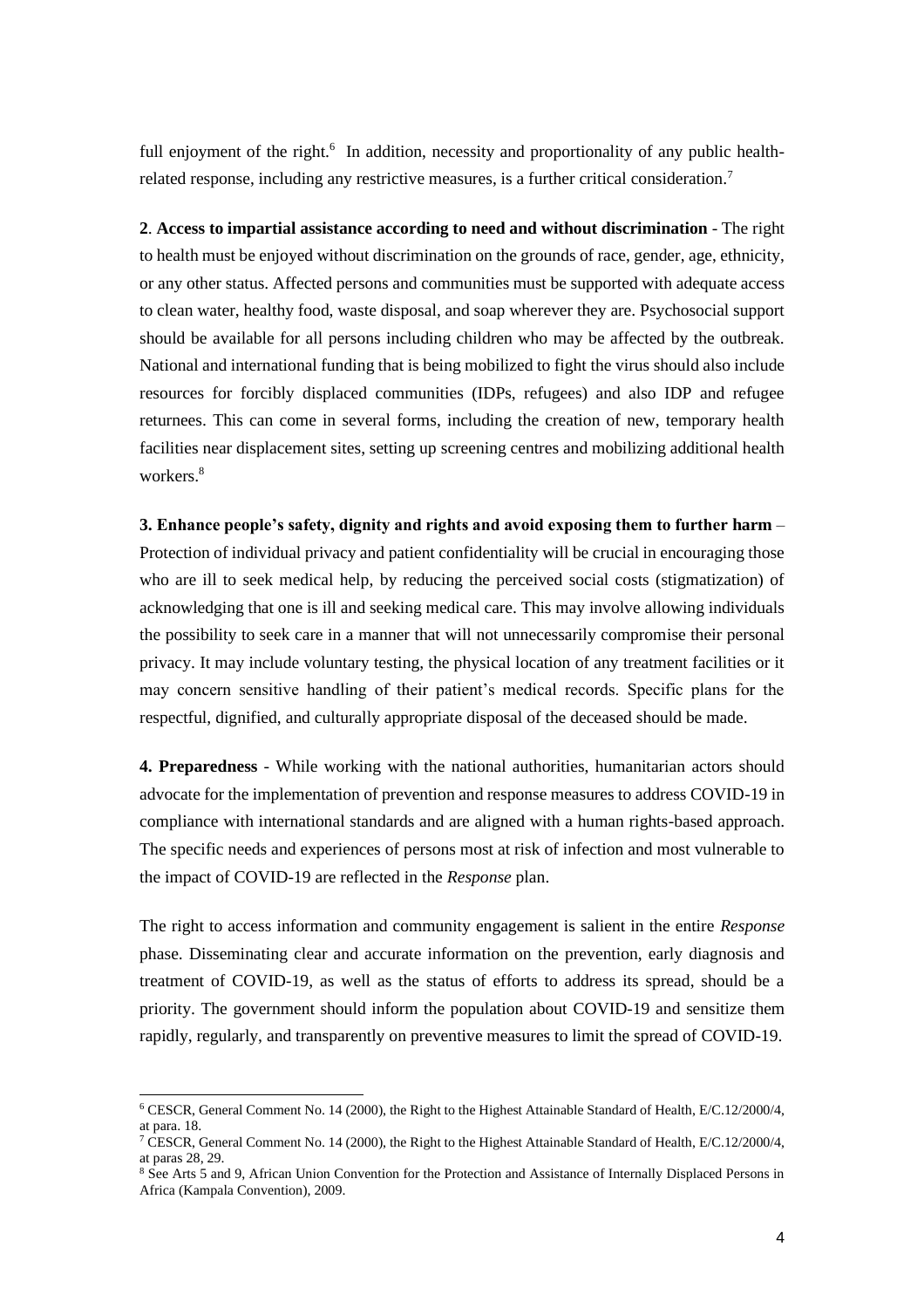International public health agencies, in partnership with local health authorities and humanitarian agencies, must ensure that accurate information and practical advice is provided to these communities in a clear, easy to understand and transparent manner tailored to the specific information needs of various groups including linguistic minorities, persons with disabilities impacting the ability to read, hear, or otherwise communicate, persons without formal education, children, and others.

Humanitarian agencies should aim to reduce human exposure to this virus by informing communities of risks of exposure and risk avoidance. All Clusters and Agencies should support such efforts through integration of these activities into their programmes such as in FSL, WASH, CCCM, or nutrition programmes.

Communities have to be fully engaged in the planning, decision-making and implementation of activities in order to have a comprehensive response. Existing community perceptions and beliefs may undermine the response, including exacerbating the proliferation of the virus and stigmatizing those who contract it. The full engagement of communities is therefore fundamental to avoid discrimination of those affected and to guarantee implementation of mitigation measures. Ensure that communities are informed about and participate meaningfully, to the extent possible, in the assessment of the impact of the outbreak and to the development of solutions. Promote feedback and complaint mechanisms.

In the event of the spread of COVID-19 in South Sudan, life-saving assistance interventions should be identified at an early stage with a view toward allowing adequate time for incorporating / continuing the incorporation of protection and human rights principles into operational planning. These functions include: *delivery of food and safe water; provision of essential health services; supplying essential materials such as soap and essential medicines/supplies; ensuring security/protection for the population, staff and good/supplies; ensuring fuel/other supplies to enable cooking, functioning of generators, ensuring that appropriate and timely information is available to inform decision-making and response through regular communication with external networks and agencies.*

As the entity with the primary responsibility for the protection of civilians, as well as the promotion and protection of human rights for those within its territory, the **Government is duty-bound to provide safe and secure access** to basic needs/services such as those identified above, in particular with regard to health services and medical treatment, in affected areas. Intercommunal violence and cattle raiding taking place in affected areas has the potential to further hinder access to the limited health services presently available in South Sudan. It would be incumbent upon the Government of South Sudan to ensure that such access is secured.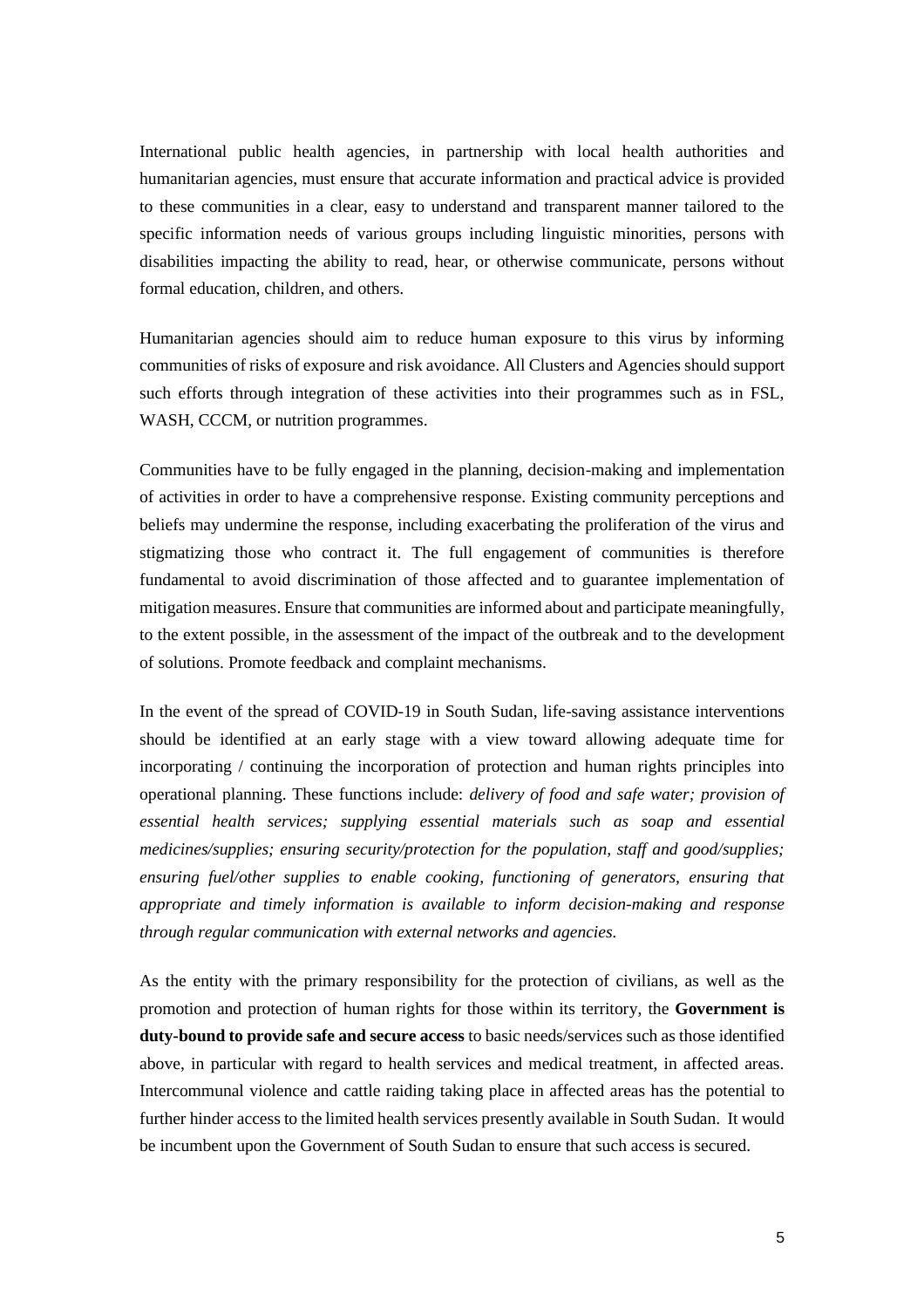**5. Needs assessment of vulnerable categories/individuals** – The *Response* programming must take into account the special needs of vulnerable persons population who would be at substantial risk, particularly those with chronic medical issues, older persons, separated and unaccompanied children, persons with disabilities, persons in detention, pregnant women, and those living in refugee or IDP camps or informal displacement settings including congested urban areas.

It should be noted that humanitarian programmes that support women and girls are normally disrupted during public health emergencies, when, paradoxically, the vulnerabilities of women and girls are amplified. With the onset of local COVID-19 virus transmission in South Sudan, women and girls may face heightened risks due to social pressure to confirm to traditional roles as caregivers. Women and girls may therefore face increased risks of infection, vulnerability due to loss of means of livelihoods, lack of access to education for girls (who may be forced to leave school to undertake caregiving duties); and inadequate access to other basic services. If not well- supported, women and girls in such roles may also become vulnerable to psychosocial distress.

The *Response* must take into consideration the specific needs of a diversity of persons with disabilities. Persons with disabilities face barriers that increase risk in humanitarian contexts, barriers that also have gender-specificities. "Barriers can be either classified as a threat if put in place purposefully by an actor or as a vulnerability if happening as an inadvertent act. In both cases, these barriers lead to exclusion, which increases the likelihood of persons with disabilities to face threats and vulnerabilities at a higher level than the rest of the crisis-affected population." By making use of enablers (such as support services in camps, facilitated access to food distribution points, or acquisition of assistive devices), persons with disabilities can improve their individual resilience. Falling risk and rising resilience imply improved protection.

Detainees might face higher vulnerabilities as the spread of the virus will expand rapidly due to the high concentration of detainees in confined spaces and to the general lack of care given to detainees in some contexts. Maintaining health in prisons is in the interest of the persons deprived of their liberty as well as of the prison staff. If the risks related to the virus in prisons are not addressed, they can spread to the general public.

Stigma and discrimination related to COVID-19 may make children more vulnerable to violence and psychosocial distress as well. The numbers of unaccompanied and separated children may also increase, and alternative arrangements for psychosocial, educational, and family support may be needed.<sup>9</sup> Disruption of livelihood and closure of schools may place

<sup>9</sup> The Alliance for Child Protection in Humanitarian Action, Technical Note: Protection of Children during the Coronavirus Pandemic, Version 1, March 2020.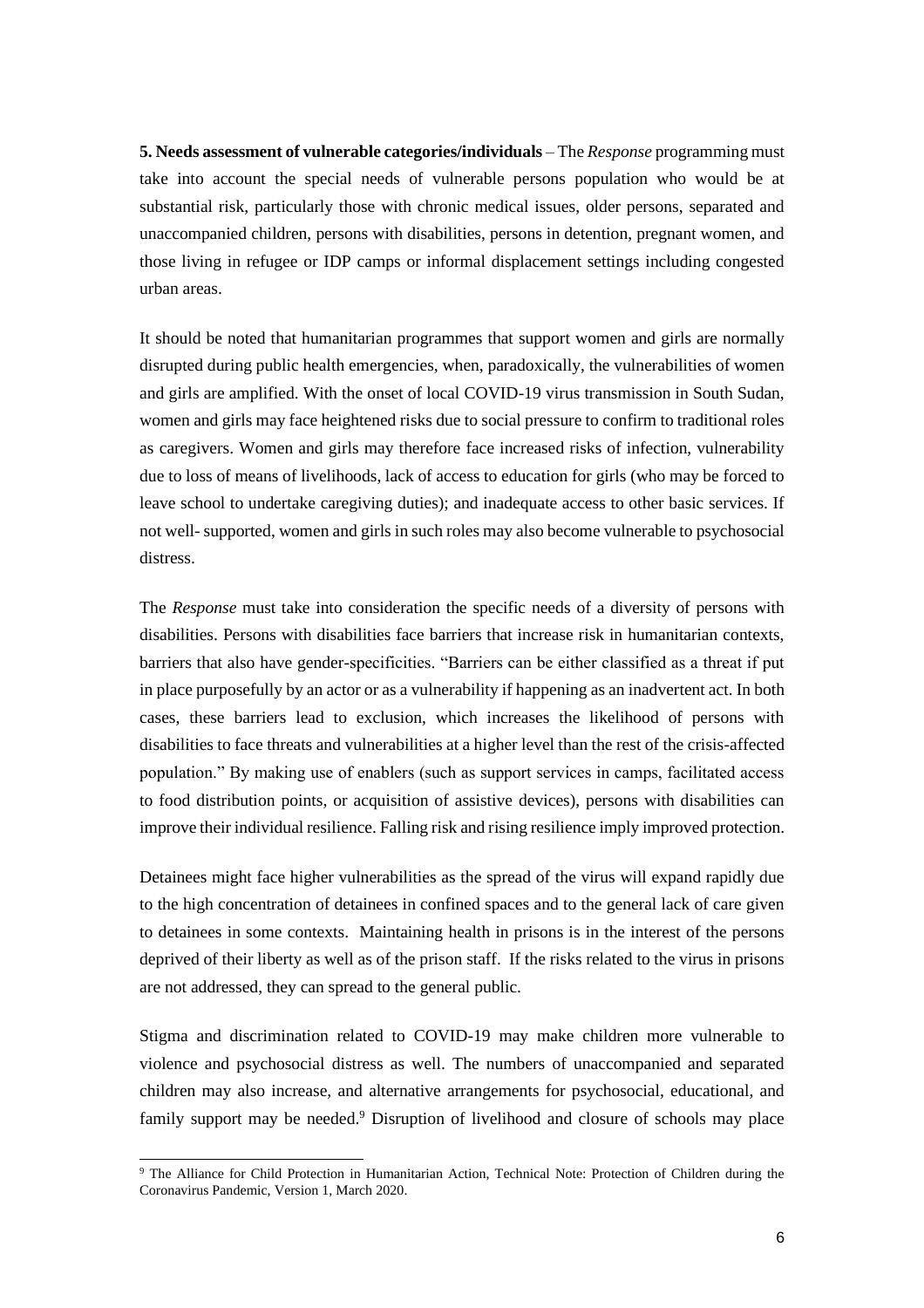children at risk of forced recruitment or other negative coping mechanisms therefore *Response* plans must take into account the direct and indirect risks that children may be exposed to.

While the likelihood of diverting humanitarian funding and other resources into prevention and response to COVID-19 remains a reality, humanitarian actors should ensure continued prioritization of programmes for response to protection and other humanitarian incidents including of violence against women, boys and girls in order to continue efforts to provide lifesaving critical humanitarian assistance to those in need.

**6. Lockdowns, quarantines and other such measures to contain and combat the spread of COVID-19 and the right to freedom of movement, to seek safety from violence and persecution, and to access humanitarian assistance** – Restrictions of movements, quarantines and lockdowns should always be carried out in strict accordance with human rights standards and be strictly necessary and proportionate to the evaluated risk. Many of the measures taken, such as the closing of borders, curfews, and quarantines, can have an impact on the freedom of movement and restrict access to health care, food, water, and sanitation for those living in neighbourhoods and villages of affected areas. Quarantines, which restrict the right to freedom of movement, may be justified under international law only if they are proportionate, time-bound, undertaken for legitimate aims, are strictly necessary, and applied in a non-discriminatory way. Quarantines must be imposed in a safe and respectful manner, and when possible, should be voluntary. The rights of those under quarantine must be respected and protected, such as the right to food, the right to be treated humanely, the right to health, the right to privacy and information, right to access potable water and freedom to practice one's religion.

Restrictions on the freedom of movement of displaced persons in need of protections solely on suspicion of being infected with COVID-19 would raise human rights concerns and must adhere to the provisions of necessity and proportionality cited above.

Special provisions should be made to enable the movement of persons who seek safety from violence or persecution to ensure that the least restrictive means are used to prevent COVID-19 transmission and that these individuals have an option to seek safety, in order to avoid discrimination as well as violations of the fundamental rights to liberty and security of the person, and the right to freedom of movement.<sup>10</sup> In addition, affected asylum-seekers should

<sup>&</sup>lt;sup>10</sup> For authority on the rights of IDPs including freedom of movement and right to liberty and security of person, see Arts 5 and 9, African Union Convention for the Protection and Assistance of Internally Displaced Persons in Africa (Kampala Convention), 2009. South Sudan is a state party to the Kampala Convention. See Status of Ratifications, Kampala Convention, October 2019, *available in [https://au.int/sites/default/files/treaties/36846-sl-](https://au.int/sites/default/files/treaties/36846-sl-AFRICAN%20UNION%20CONVENTION%20FOR%20THE%20PROTECTION%20AND%20ASSISTANCE%20OF%20INTERNALLY%20DISPLACED%20PERSONS%20IN%20AFRICA%20%28KAMPALA%20CONVENTION%29.pdf)[AFRICAN%20UNION%20CONVENTION%20FOR%20THE%20PROTECTION%20AND%20ASSISTANCE%20](https://au.int/sites/default/files/treaties/36846-sl-AFRICAN%20UNION%20CONVENTION%20FOR%20THE%20PROTECTION%20AND%20ASSISTANCE%20OF%20INTERNALLY%20DISPLACED%20PERSONS%20IN%20AFRICA%20%28KAMPALA%20CONVENTION%29.pdf) [OF%20INTERNALLY%20DISPLACED%20PERSONS%20IN%20AFRICA%20%28KAMPALA%20CONVENTIO](https://au.int/sites/default/files/treaties/36846-sl-AFRICAN%20UNION%20CONVENTION%20FOR%20THE%20PROTECTION%20AND%20ASSISTANCE%20OF%20INTERNALLY%20DISPLACED%20PERSONS%20IN%20AFRICA%20%28KAMPALA%20CONVENTION%29.pdf) [N%29.pdf,](https://au.int/sites/default/files/treaties/36846-sl-AFRICAN%20UNION%20CONVENTION%20FOR%20THE%20PROTECTION%20AND%20ASSISTANCE%20OF%20INTERNALLY%20DISPLACED%20PERSONS%20IN%20AFRICA%20%28KAMPALA%20CONVENTION%29.pdf)*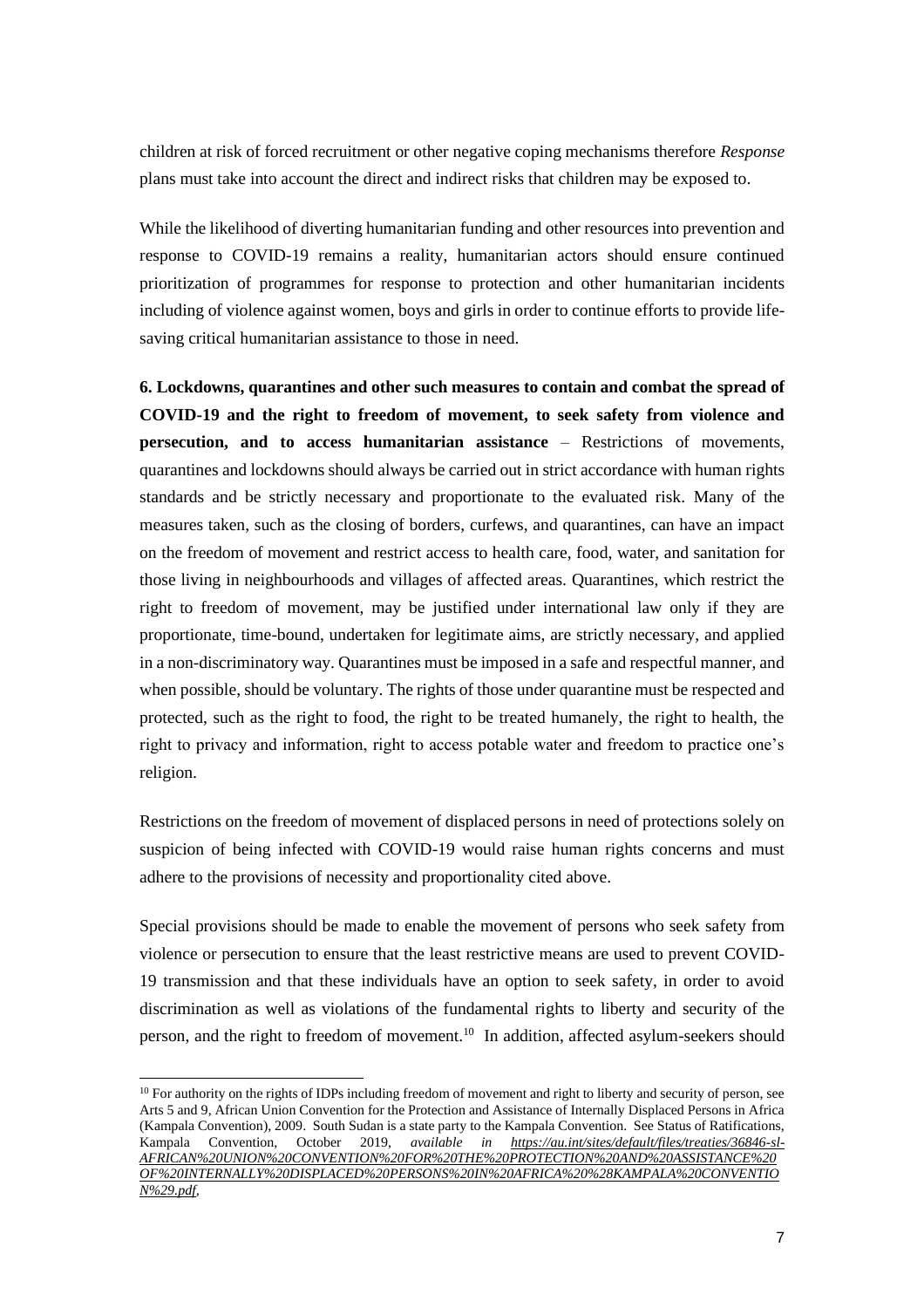not be denied access to asylum procedures as COVID-19 does not create a bar to accessing asylum procedures for refugees seeking asylum in South Sudan. Further COVID-19 should not constitute a ground for refoulement or expulsion to third country.<sup>11</sup>

**7. Conflict sensitivity** – if COVID-19 penetrates communities, this could provide a trigger for potential violence in some communities, including inter-communal or inter-clan violence. The response to COVID-19 must take into account principles of conflict sensitivity in addition to the humanitarian principles, rights-based approach, and core principle of non-discrimination outlined above. Due consideration must be afforded to any increased conflict drivers potentially presented by the disease. Conflict mitigation, community / social cohesion, and sensitization initiatives should take this into account.

**8. Prevention of / protection from Sexual Exploitation and Abuse -** Appropriate measures need to be taken to ensure the protection of affected communities against sexual or physical violence and exploitation. Special attention must also be paid to children and especially unaccompanied and separated who would be more vulnerable.

**9. Coordination forums** – Humanitarian or government led task force or coordination forums for COVID-19 preparedness and response must include the participation of protection and human rights actors. Human rights and Protection actors must be engaged in the early stage with the UNCT/HCT and participate in the COVID-19 task team to ensure the centrality of protection and human rights approaches are considered in discussions and planning of activities with other areas and clusters. The response to the outbreak of the virus has to involve all the clusters and protection must be mainstreamed through the multi-cluster approach.

**10. Enhancing staff safety and duty of care** - Promote the safety, self-care and psychosocial wellbeing of the humanitarian personnel or frontline teams including provision of protective gear. Moreover, the frontline teams should be adequately briefed on preventive measures and practices to keep themselves protected from the virus and should be provided with regular supervision, technical guidance and emotional debriefing. Frontline workers especially women could be vulnerable to abuses and insults from patients and caregivers dues to intense stress of the disease and negative copying mechanisms. At the community level they may be isolated which may affect them emotionally.

<sup>11</sup> See Arts 26, 31-33, UN General Assembly, *Convention Relating to the Status of Refugees,* 28 July 1951, United Nations, Treaty Series, vol. 189, p. 137, available at:<https://www.refworld.org/docid/3be01b964.html> and UN Genral Assembly, *Protocol Relating to the Status of Refugees*, 31 January 1967, United Nations, Treaty Series, vol. 606, p. 267, available at: [https://www.refworld.org/docid/3ae6b3ae4.html.](https://www.refworld.org/docid/3ae6b3ae4.html)

See also UN High Commissioner for Refugees (UNHCR), *Key Legal Considerations on access to territory for persons in need of international protection in the context of the COVID-19 response*, 16 March 2020, available at: [https://www.refworld.org/docid/5e7132834.html.](https://www.refworld.org/docid/5e7132834.html)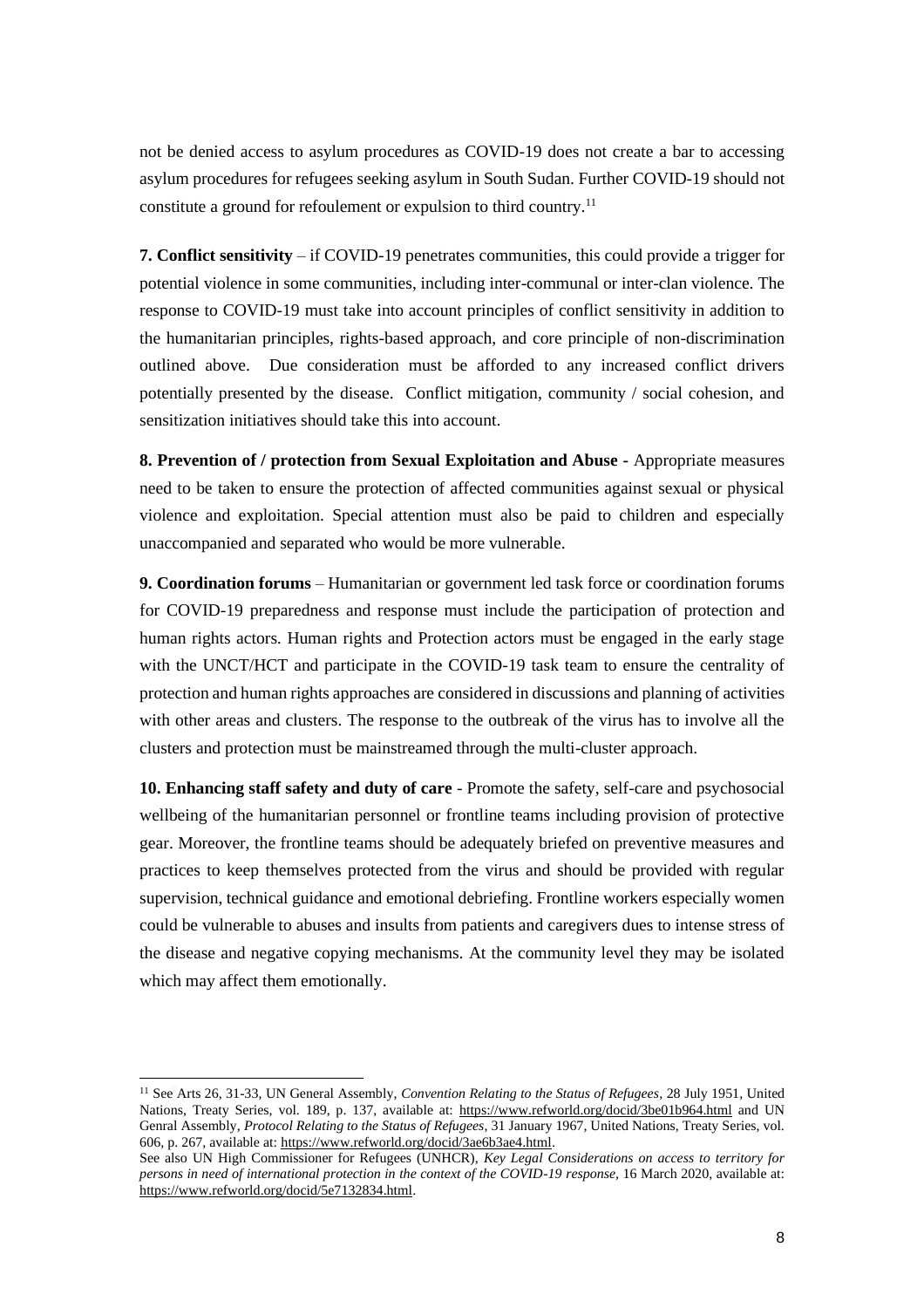# **Annex 1: Legal Framework**

## **1. International human rights law**

1. The Republic of South Sudan is a State Party to the African Charter on Human and Peoples' Rights and seven international human rights treaties.<sup>12</sup> In July 2019, the Government of South Sudan passed national ratification bills for accession to the International Covenant on Civil and Political Rights, the International Covenant on Economic, Social and Cultural Rights, and their First Optional Protocols (establishing individual complaint mechanisms).

## *1.1 Right to health*

2. Article 12 of the International Covenant on Economic, Social and Cultural Rights recognizes the right to the enjoyment of the highest attainable standard of physical and mental health (right to heath). South Sudan has also ratified the Convention on the Elimination of All forms of Discrimination against Women and the Convention on the Rights of the Child, which address the right to health in various ways. The former requires the elimination of discrimination against women in health care as well as guarantees of equal access for women and men to health care services. It also requires States Parties to enact and enforce laws and policies that protect women and girls from violence and abuse, and to provide for appropriate physical and mental health services.

# *1.2 Progressive realization of the right to health*

3. International human rights law provides that States have the obligation to progressively achieve the full realization of the right to health, and therefore acknowledges constraints that may arise from a lack of available resources. However, while acknowledging these constraints, international human rights law also obligates States Parties to demonstrate that they have taken all possible measures to comply with this obligation. It is always challenging to draw a clear line between the inability and the unwillingness of a State to provide adequate resources to meet its obligations, particularly in a country such as South Sudan, which has been through a devastating armed conflict. Despite its fragile situation, under international law, South Sudan is not exempted from taking all necessary measures to ensure the progressive realization of the right to health.

#### *1.3 Minimum core content obligations*

4. The situation of non-international armed conflict may reduce available resources, but does not exonerate the Government of South Sudan from the realization of a minimum core content obligations. The onus is on the State to demonstrate that every effort has been made to use all resources at its disposal to satisfy this minimum core obligations.

<sup>&</sup>lt;sup>12</sup> The Convention against Torture and Other Cruel, Inhuman or Degrading Treatment or Punishment and its Optional Protocol; the Convention on the Elimination of All Forms of Discrimination against Women and its Optional Protocol; and the Convention on the Rights of the Child. The Optional Protocol to the Convention on the Rights of the Child on Involvement of Children in Armed Conflict and the Optional Protocol to the Convention on the Rights of the Child on the Sale of Children, Child Prostitution and Child Pornography entered into force for South Sudan on 27 October 2018.